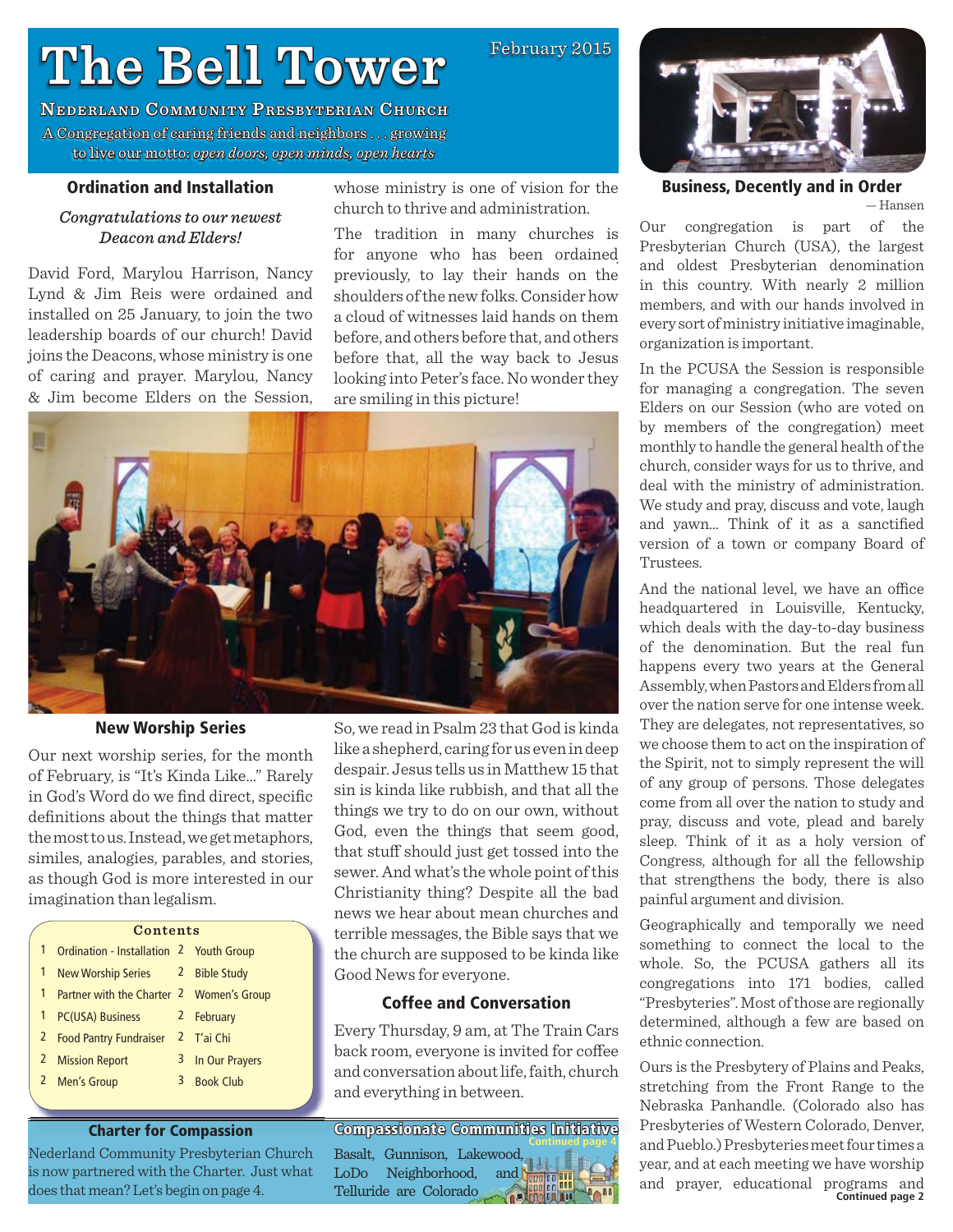committee reports. It is an opportunity for church leaders to share ideas and support each other. And, inevitably, we deal with church business that requires discussion and formal voting. Think of it like some religious version of county or state politics.

**Anyone can attend** a Presbytery meeting, but in those business decisions, congregations are designated a certain amount of votes, depending on size. At NCPC we have one vote for the Pastor and one vote for an Elder who the session commissions. A medium-sized church like St Andrew in Boulder might have one vote for their Pastor and two votes for their Elders. A larger church like First Pres in Boulder might have six votes for their six pastors and four votes for their Elders. (I don't know the exact numbers, but the idea is that Presbyteries attempt to find a balance of representation for small and large churches, pastor and lay-person, as well as racial and gender representation.)

The next meeting for the Presbytery of Plains and Peaks is 6-7 February at Westminster Presbyterian Church in Fort Collins. This one promises to be a bit more exciting than our regular meetings perhaps more inspiring, perhaps disheartening—because part of the business on the docket will be to respond to the General Assembly.

As you may be aware, there were a few controversial proposals at last summer's biannual General Assembly. At that large meeting, Pastors and Elders designated from every Presbytery gathered to discuss a wide range of issues. They accepted some overtures, such as a proposal for our pension board to divest from holding stock in a few companies that profit from the ongoing war in Israel-Palestine. The PCUSA had been successful in convincing other businesses to treat workers more fairly, but our engagement with these three companies was repeatedly ignored, so the church made a hard decision. On the other hand, the church voted against a proposal to divest completely from fossil fuels companies. It seemed to many people a very broad overture, and was sent back to committee for more study.

Some of the GA actions were binding, especially formal statements on peacemaking and ecumenism, structural minutiae, and a joyful election of our next Moderator, Heath Rada. (He is our public leader for two-years, something between

**Business** — Continued from page 1 *Business* — Continued from page 1 *Business* — Continued from page 1 *Business* — Continued from page 1 *Business* — Continued from page 1 *Business* — Continued from page 1 a Presbyterian Pope and organizational spokesperson. And I can assent that he is a heckuva good guy!) Other actions require further discussion and voting, namely when there are proposals to amend our Book of Order. (That book is the constitution of our church.)

> In the US government, when Congress passes a law, generally it becomes enacted only when the President signs it. In the PUCSA, when the General Assembly again, composed of regular Pastors and Elders designated from every Presbytery passes an amendment, the issue is then sent to all 171 Presbyteries, and only if a majority of them approves it does it finally become enacted. At our upcoming Presbytery meeting, we will be voting on a handful of items that were approved last summer.

**General Assembly Amendments** Book of Confessions to include a twelfth profession of faith: *The Belhar Confession comes from South Africa, in response to their process of racial reconciliation and attempt to draw the church into unity.*

An amendment to the Book of Order *that strikes the language of marriage as "a civil contract between a woman and a man," and adds language that recognizes the right (not requirement) of a Session to permit and Minister to perform a wedding for "two people, traditionally a man and a woman".* 

Some of these amendments are just plain boring, such as how to review ordination exams for new pastors, or how small a Presbytery can be. Others are important but not very controversial, such as more inclusive wording on how to work with other religious traditions, or requiring congregations to have a child protection policy. (We did that last year.)

One amendment is so rare and remarkable that it requires a 2/3 majority: to include a new formal statement in our Book of Confessions. Many of us know the Apostles' Creed and if we grew up Catholic, we might have memorized the Nicene Creed. Some of us grew up with the Presbyterian Catechisms or studied the Westminster Confession of Faith. Maybe you've read some of the lofty statements that came out of the Reformation, after World War II, in response to nuclear proliferation, or when the PCUSA was officially formed. We have 11 official professions of faith, and a 12th has been proposed. The Belhar Confession (read it here: www.pcusa.org/

South Africa, in response to their process of racial reconciliation and attempt to draw the church into unity. Accepting it doesn't change anything about church law or practice, but it would be a powerful statement.

And to save the hardest for last . . . we are voting about marriage.

The last General Assembly voted on two overtures about marriage. First, the regular Pastors and Elders designated from around the country approved a motion (by a vote of 371-238) that basically says Ministers may not be disciplined for conducting wedding services for same-gender couples in states where that is legal. That is an interpretive item of church policy (a lower level of church procedure), so it was enacted immediately.

Second, the General Assembly passed an amendment to the Book of Order (by a vote of 429-175) that strikes the language of marriage as "a civil contract between a woman and a man," and adds language that recognizes the right (not requirement) of a Session to permit and Minister to perform a wedding for "two people, traditionally a man and a woman". Despite quick journalism, the Presbyterian definition of marriage remains unchanged: "Marriage is a gift God has given to all humankind for the well-being of the entire human family." But most assuredly, this amendment was the loudest proclamation for gay marriage by any church body as large as the PCUSA.

And though the amendment passed, it has not been approved, and is not yet enacted.

So, we are in the season where 171 Presbyteries, including Plains and Peaks, will be voting. I do not write this to add to the controversy, or to sway your opinion, but to make sure everyone is aware of the process, and our place in it. Of course you are welcome to talk to me anytime, and last year Session invited the congregation to talk with them. Doors are open, not for fighting, but with plenty of room for listening, questions, reading Scripture, and sharing perspectives.

We are a very diverse community, trying to figure out how to follow God. We are part of a larger tradition of holy men and women, who got it right sometimes, and have been wrong at other points. We are never going to agree about everything, but we can agree to walk this road together.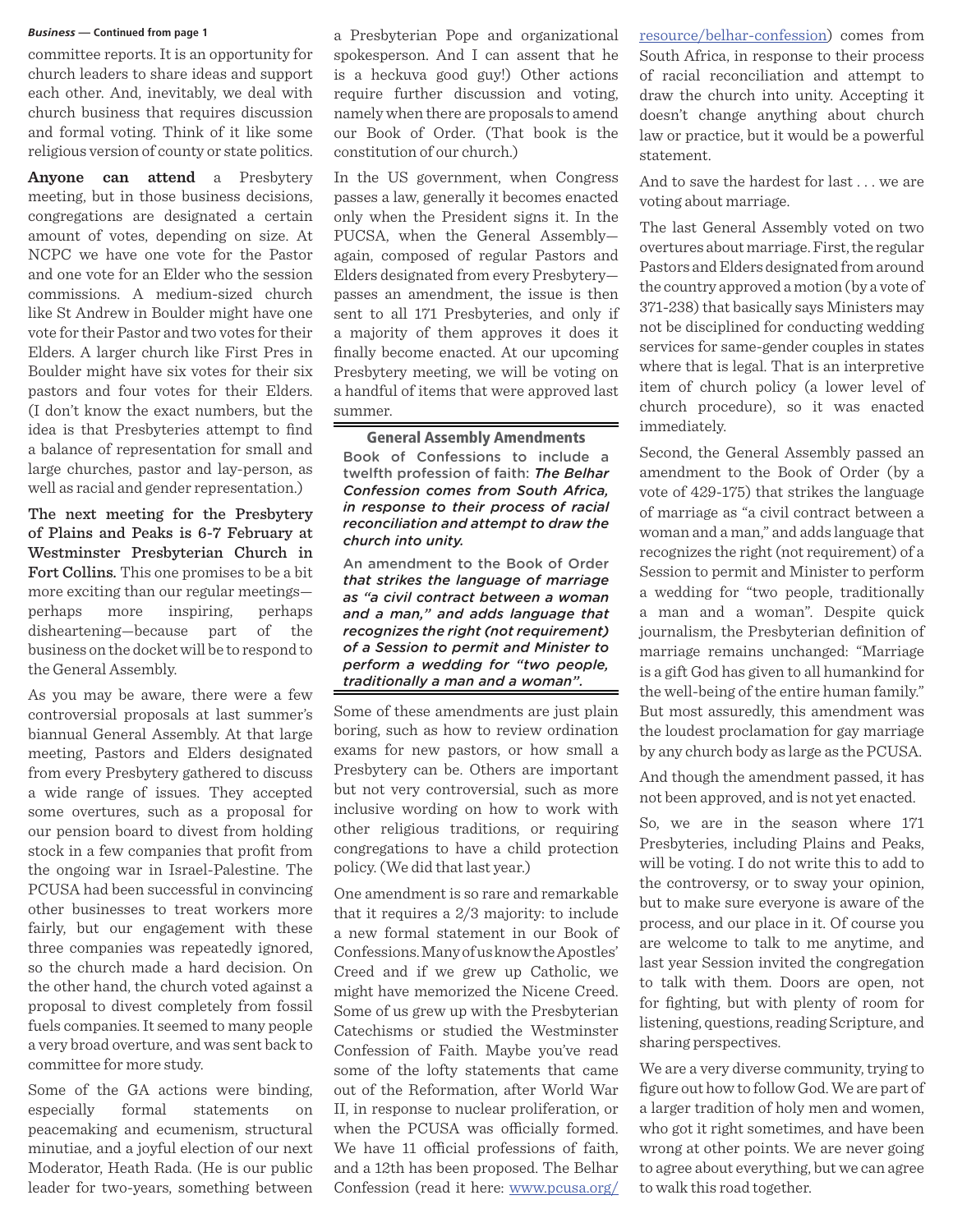## **Nederland Food Pantry** *Fundraiser*

**Saturday February 21 at 6:00 p.m. Community Center** *Be there!*

Silent Auction donations are still needed. Contact the Food Pantry if you, or your business, have an item or service to donate.

#### **Mission Report**

— Dennis Whalen

The Nederland Food Pantry provided approximately 66,800 pounds of food to households in 2014, and over the past two years the Food Pantry has served over 800 individual families from our community.

Accomplishing this community service is thanks to the thousands of volunteer hours by the dedicated folks who help gather food from Boulder's Community Food Share and other sources, show up every Saturday, and the first and last Thursdays of the months when the Food Pantry is open to help distribute the food. I believe we live in a special community that is able to provide food and clothing to those in need.

Thanks to the work of the Executive Director, the Food Pantry has won a grant to get a commercial, double wide, refrigerator that will allow the Food Pantry for the first time to have fresh milk available to the clients. This is an additional item we've been hoping to provide for several years, and are excited to have this item available.

The Clothing Closet has been able to purchase some snow pants and other children's clothing items thanks to a donation from the Nederland City. Winter clothes, especially children's winter clothing, are always in high demand, and we're thankful for this donation to help keep the local kids warm.

Remember, the Food Pantry's annual fund raiser will be Feb 21, 6:00 p.m. at the Community Center. It'll include a snack bar, silent auction, and a sock hop with a live band. Also, check out the web site at http://www.nederlandfoodpantry.org/

**Men's Group** meets the third Sunday of each month at 4 pm. All men are welcome, whether you want to share a beer or help plan our next outreach project. This month, 15 February, is at Very Nice.

#### **Youth Group**

The 2014-2015 Youth Group calendar of events is published on our website! Check it out at www.nederlandcpc.org/youthgroup.

1 February 11:30 – All Youth, with Soup, bowls, and games, to get ready for the Super Bowl Game!

19 Feb 7 pm – All Youth, with dessert

1 Mar 11:30 – All Youth, with lunch and fun!

## **Bible Study**

*With the new year comes a new Bible study, on Wednesdays at 6:30 in the sanctuary. We started with Ruth, and now for February we move to the New Testament and the Gospel of Mark. The goal is to read closely two chapters a week—so that all are invited to hop in with Mark 3-4 on Wednesday, 4*  February, even if you missed the first *chapters on 27 Jan.*

**Women's Group** meets the first Sunday of each month. All women are welcome, whether you want to share a drink or just some laughs with new church friends! This February we are going to skip it, because of some silly football game. Next month, 1 March, let's get together at Kathmandu at noon.

# **February Anniversaries! 8th Ed and Eleanor Busch ch**

| <b>February Birthdays!</b>               |                    |  |                                          |  |  |  |
|------------------------------------------|--------------------|--|------------------------------------------|--|--|--|
|                                          | 4 Erik Skeie       |  | 20 Roberta McIntosh                      |  |  |  |
|                                          | 6 Donna Collier    |  | 21 Judy Hubbard                          |  |  |  |
|                                          | 10 Bette Ventrella |  | 23 John Anderson                         |  |  |  |
|                                          |                    |  | 12 Gaylord Morrison 23 Samantha Harrison |  |  |  |
| Missing <i>your</i> birthday? Tell Gary. |                    |  |                                          |  |  |  |

**Don't be taken in** by Dennis's casual "check out the web site" for the Nederland Food Pantry. It is one the best volunteer organization web sites out there; well-designed, easy to navigate and full of pertinent information. Visit it now*!*

**"A compassionate city is an uncomfortable city! A city that is uncomfortable when anyone is homeless or hungry. Uncomfortable if every child isn't loved and given rich opportunities to grow and thrive. Uncomfortable when as a community we don't treat our neighbors as we would wish to be treated."**

> — Karen Armstrong, Founder *The Charter for Compassion*

#### **New T'ai Chi Class**

T'ai chi chuan classes lead by Mike Dye in the Chen Man Ching short form (Yang) style are being offered at Nederland Presbyterian Church on Monday evenings from 5:45-6:45 p.m.



T'ai chi is a gentle, slow moving Chinese martial art and meditation based on the fundamental principle of relaxation and  $\triangleright$  release of unnecessary

tension. There are many diverse styles of t'ai chi. The style that we are offering at the church - the Yang short form - was brought to the U.S. in 1964 by Cheng Man-ch'ing.

On February 9th we are starting a new round of instruction. Over the course of 15 weeks we will work through the first third of the form consisting of 13 distinct sequences of movement, focusing on posture, alignment, balance, body awareness, mindfulness and relaxation.

We wear normal, loose clothing. Some participants practice in stocking feet; other students who need more arch support wear smooth-bottomed shoes - any clothing you find comfortable is fine. While we stand for most of the hour's instruction, all participants are encouraged to take breaks or sit down as needed.

T'ai Chi classes provide a low-stress learning opportunity. We repeat, repeat, repeat standing moves until their sequences become more automatic. (Most participants practice and fine-tune their forms for years at a time.)

We gather on Mondays 5:45-6:45 in the Fellowship Hall at the Church. (Come in through the back door). All ages are welcome, including seniors and supervised children. Initially we ask for a 15-week commitment, as stances build off each other sequentially. A \$5 per week donation is encouraged, but not necessary.

If you would like to join us or have any questions please contact Mike Dye at (720)-635-0417 or mike@mikedye.com - or just show up. We look forward to practicing with you!

*When we are motivated by compassion and*  wisdom, the results of our actions benefit *everyone, not just our individual selves or some immediate convenience. When we are able to recognize and forgive ignorant actions of the past, we gain strength to constructively solve the problems of the present*."